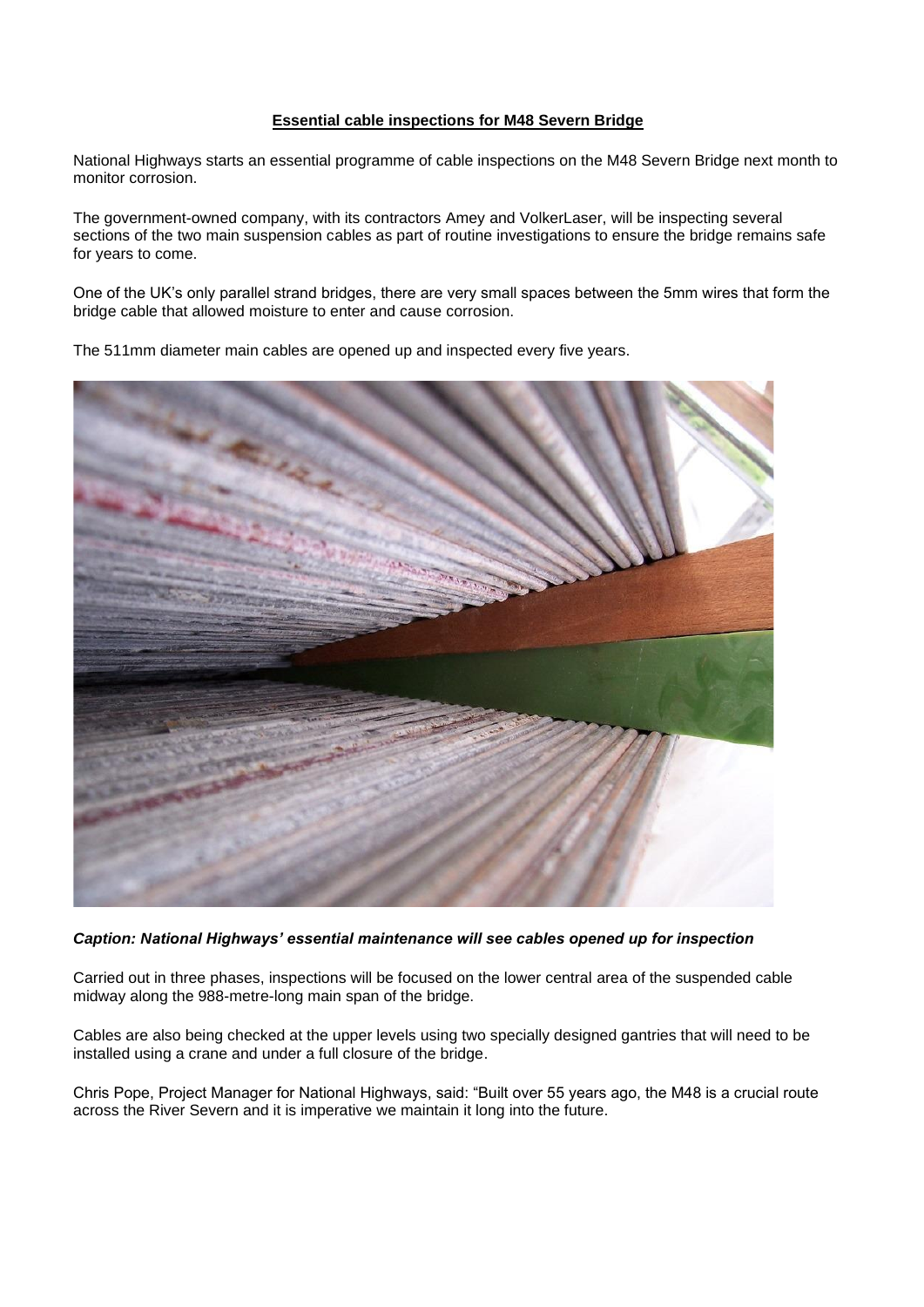"The inspections are vital to allow us to understand the current condition of the suspension cables and confirm that the measures that we implemented over the last 15 years have been effective in ensuring the long-term viability of the bridge and the safety of its users.

"We understand this work may cause some inconvenience and disruption, but we will make every effort to ensure the impact on drivers is kept to a minimum.

"We are working in conjunction with the Welsh Government and its South Wales Trunk Road Agency to ensure minimum disruption during the closures, and avoiding any major events on either side of the bridge."

To carry out these cable inspections and to ensure the safety of both the public and workforce, long-term lane closures will be put in place.

The inspection works will involve the closure of one lane westbound from the 22 June and one eastbound starting from July, with the works lasting for around eight months.

During the period of lane closures, vehicles over 2.9 metres wide will be prohibited from using the M48 Severn Bridge, and the bridge will also be closed totally over three weekends to enable the lifting of the inspection gantries to a high level on the suspension cable.

The first full closure is planned for the weekend of 25th – 26th June, with motorists being diverted across the M4 Prince of Wales Bridge.

To minimise any future disruption, maintenance work will also be undertaken during the closures, including refurbishment and maintenance of many bridge expansion joints, carriageway surfacing repairs, reinstatement of some under bridge gantry bogies and wheels, sweeping and litter picking, blasting and painting of parapets and lighting column bases, weld repairs, carriageway inspections, and gulley and drain cleaning.

Scott Millar, Account Director at Amey, said: "The M48 Severn Bridge is an impressive structure requiring our dedicated team of experts to continually inspect and maintain all of its components.

"This is complex and essential work that will guarantee the long-term integrity of the cables. Working with National Highways we will ensure that disruption to people's journey's during this period will be kept to a minimum on this vital link across the Severn estuary."